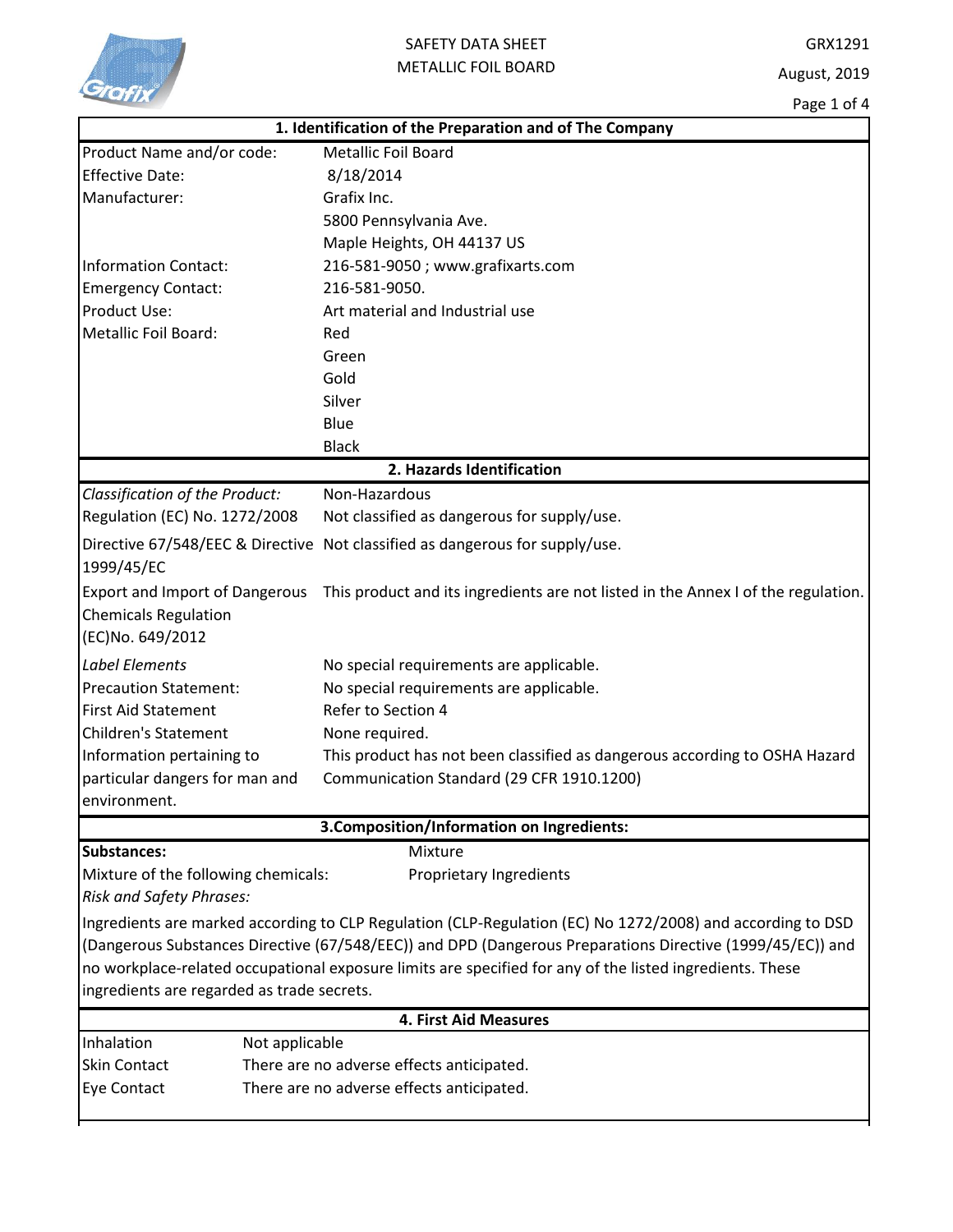

GRX1291 August, 2019

|                                          | <b>5. Firefighting Measures</b>                                                |  |  |  |  |
|------------------------------------------|--------------------------------------------------------------------------------|--|--|--|--|
| <b>Extinguishing Media</b>               | Water, foam, carbon dioxide or dry chemical equipment.                         |  |  |  |  |
| Flashpoint/Flammability                  | Films can be combusted only by remaining in contact with flame. If flame       |  |  |  |  |
|                                          | source is stationary, the film will shrink away and self-extinguish. Film      |  |  |  |  |
|                                          | remaining in contact with flame can continue to burn slowly, dropping          |  |  |  |  |
|                                          | flaming liquid which can spread the fire.                                      |  |  |  |  |
|                                          | <b>6. Accidental Release Measures</b>                                          |  |  |  |  |
| <b>Environmental precautions</b>         | None.                                                                          |  |  |  |  |
| Methods and Materials for                | Not applicable to this kind of material.                                       |  |  |  |  |
| Containment and Cleaning up              |                                                                                |  |  |  |  |
| 7. Handling and Storage                  |                                                                                |  |  |  |  |
| Safe Handling                            | Avoid extremes in high temperatures that may cause melting of the product.     |  |  |  |  |
|                                          |                                                                                |  |  |  |  |
| Storage                                  | Store away from heat and sources of ignition. Do not store in direct sunlight. |  |  |  |  |
|                                          | Avoid prolonged storage in high or low temperatures. Recommended storage       |  |  |  |  |
|                                          | temperatures are 20 F to 100 F (-7°C to 38°C)                                  |  |  |  |  |
| 8. Exposure Controls/Personal Protection |                                                                                |  |  |  |  |
| <b>Exposure Limits</b>                   | None known.                                                                    |  |  |  |  |
| <b>Respiratory and Ventilation</b>       | Provide adequate ventilation.                                                  |  |  |  |  |
| <b>Skin Protection</b>                   | Wearing gloves may be required due to sharp edges and when film is in the      |  |  |  |  |
|                                          | molten phase.                                                                  |  |  |  |  |
| <b>Eye Protection</b>                    | Safety glasses are recommended.                                                |  |  |  |  |
|                                          | 9. Physical and Chemical Properties                                            |  |  |  |  |
| Appearance                               | Shiny foil laminated to a 10 pt poster board                                   |  |  |  |  |
| <b>Physical State</b>                    | Solid                                                                          |  |  |  |  |
| Color                                    | Various colors                                                                 |  |  |  |  |
| Odor                                     | <b>Neutral</b>                                                                 |  |  |  |  |
| <b>Boiling Point</b>                     | Not applicable                                                                 |  |  |  |  |
| <b>Melting Point</b>                     | Not Known                                                                      |  |  |  |  |
| <b>Freezing Point</b>                    | Not available                                                                  |  |  |  |  |
| State (pH)                               | Not applicable                                                                 |  |  |  |  |
| <b>Specific Gravity</b>                  | >1 (Specific Gravity for water is 1)                                           |  |  |  |  |
| Viscosity                                | Not Known                                                                      |  |  |  |  |
| Flashpoint                               | Not available                                                                  |  |  |  |  |
| Vapor Pressure                           | Not applicable                                                                 |  |  |  |  |
| <b>Vapor Density</b>                     | Not applicable                                                                 |  |  |  |  |
| Solubility in water                      | Not soluble                                                                    |  |  |  |  |
| 10. Stability and Reactivity             |                                                                                |  |  |  |  |
| Reactivity:                              | Not expected to be reactive.                                                   |  |  |  |  |
| <b>Chemical Stability</b>                | Product is stable in typical situation and environment.                        |  |  |  |  |
| <b>Conditions to Avoid</b>               | Avoid extremes in high temperatures.                                           |  |  |  |  |
| Incompatible materials                   | None known.                                                                    |  |  |  |  |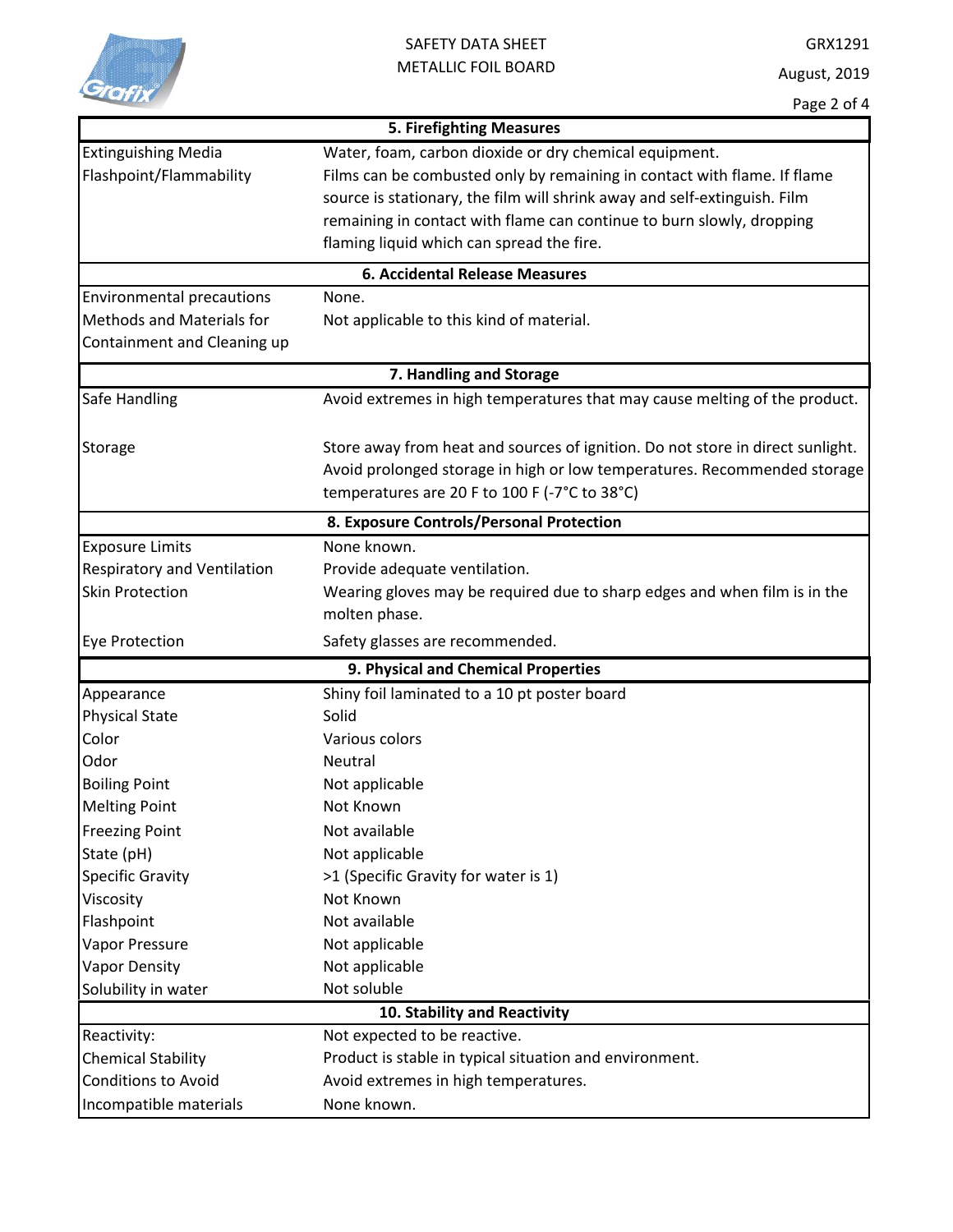

|                                                                                                 |                                                | Page 3 OF 4                                                                                                  |
|-------------------------------------------------------------------------------------------------|------------------------------------------------|--------------------------------------------------------------------------------------------------------------|
| <b>Hazardous Decomposition</b><br>Products                                                      |                                                | Carbon monoxide, carbon dioxide, terephthalic acid, aldehydes.                                               |
|                                                                                                 | 11. Toxicological Information                  |                                                                                                              |
| <b>Health Effects</b>                                                                           |                                                | No specific acute health effects and no chronic health effects have been seen                                |
|                                                                                                 | or are expected.                               |                                                                                                              |
|                                                                                                 | 12. Ecological Information                     |                                                                                                              |
| Toxicity:                                                                                       | Not expected to be harmful to the environment. |                                                                                                              |
| Aquatic toxicity                                                                                | No information available.                      |                                                                                                              |
| Persistence and degradability                                                                   | Not biodegradable.                             |                                                                                                              |
| Bio accumulative potential                                                                      | No information available.                      |                                                                                                              |
| Mobility in soil                                                                                | No information available.                      |                                                                                                              |
| Additional ecological information No information available.                                     |                                                |                                                                                                              |
|                                                                                                 | 13. Disposal Considerations                    |                                                                                                              |
|                                                                                                 |                                                | Dispose of all waste material in accordance with all applicable federal, state and local regulations for the |
| disposal of aqueous polymer wastes.                                                             |                                                |                                                                                                              |
|                                                                                                 | 14. Transport Information                      |                                                                                                              |
| <b>UN-NUMBER</b>                                                                                | Not applicable                                 |                                                                                                              |
| DOT, ADR, IMDG, IATA                                                                            | Not applicable                                 |                                                                                                              |
| UN proper shipping name                                                                         | Not applicable                                 |                                                                                                              |
| DOT, ADR, IMDG, IATA                                                                            | Not applicable                                 |                                                                                                              |
| Transport hazard class(es)                                                                      | Not applicable                                 |                                                                                                              |
| DOT, ADR, IMDG, IATA                                                                            | Not applicable                                 |                                                                                                              |
| <b>Class</b>                                                                                    | Not applicable                                 |                                                                                                              |
| Label                                                                                           | Not applicable                                 |                                                                                                              |
| <b>Packing Group</b>                                                                            | Not applicable                                 |                                                                                                              |
| DOT, ADR, IMDG, IATA                                                                            | Not applicable                                 |                                                                                                              |
| <b>Environmental Hazards</b>                                                                    | Not applicable                                 |                                                                                                              |
| Special precautions for user                                                                    | Not applicable                                 |                                                                                                              |
| Transport in bulk according to                                                                  | Not applicable                                 |                                                                                                              |
| Annex II of Marpol73/878 and                                                                    |                                                |                                                                                                              |
| the IBC Code.                                                                                   |                                                |                                                                                                              |
|                                                                                                 | 15. Regulatory Information                     |                                                                                                              |
| Safety, health and environmental regulations/legislation specific for the substance or mixture. |                                                |                                                                                                              |
| <b>SARA</b>                                                                                     |                                                | Not applicable.                                                                                              |
| Section 355 (extremely hazardous substances)                                                    |                                                |                                                                                                              |
| Section 313 (Specific toxic chemical listing)                                                   |                                                |                                                                                                              |
| <b>TSCA (Toxic Substance Control Act)</b>                                                       |                                                | All ingredients are listed.                                                                                  |
| Proposition 65                                                                                  |                                                |                                                                                                              |
| Chemicals known to cause cancer                                                                 |                                                | None of the ingredients are listed                                                                           |
| Chemicals known to cause reproductive toxicity for females                                      |                                                | None of the ingredients are listed                                                                           |
| Chemicals known to cause reproductive toxicity for males                                        |                                                | None of the ingredients are listed                                                                           |
| Chemicals known to cause developmental toxicity                                                 |                                                | None of the ingredients are listed                                                                           |
| Carcinogenicity categories                                                                      |                                                |                                                                                                              |